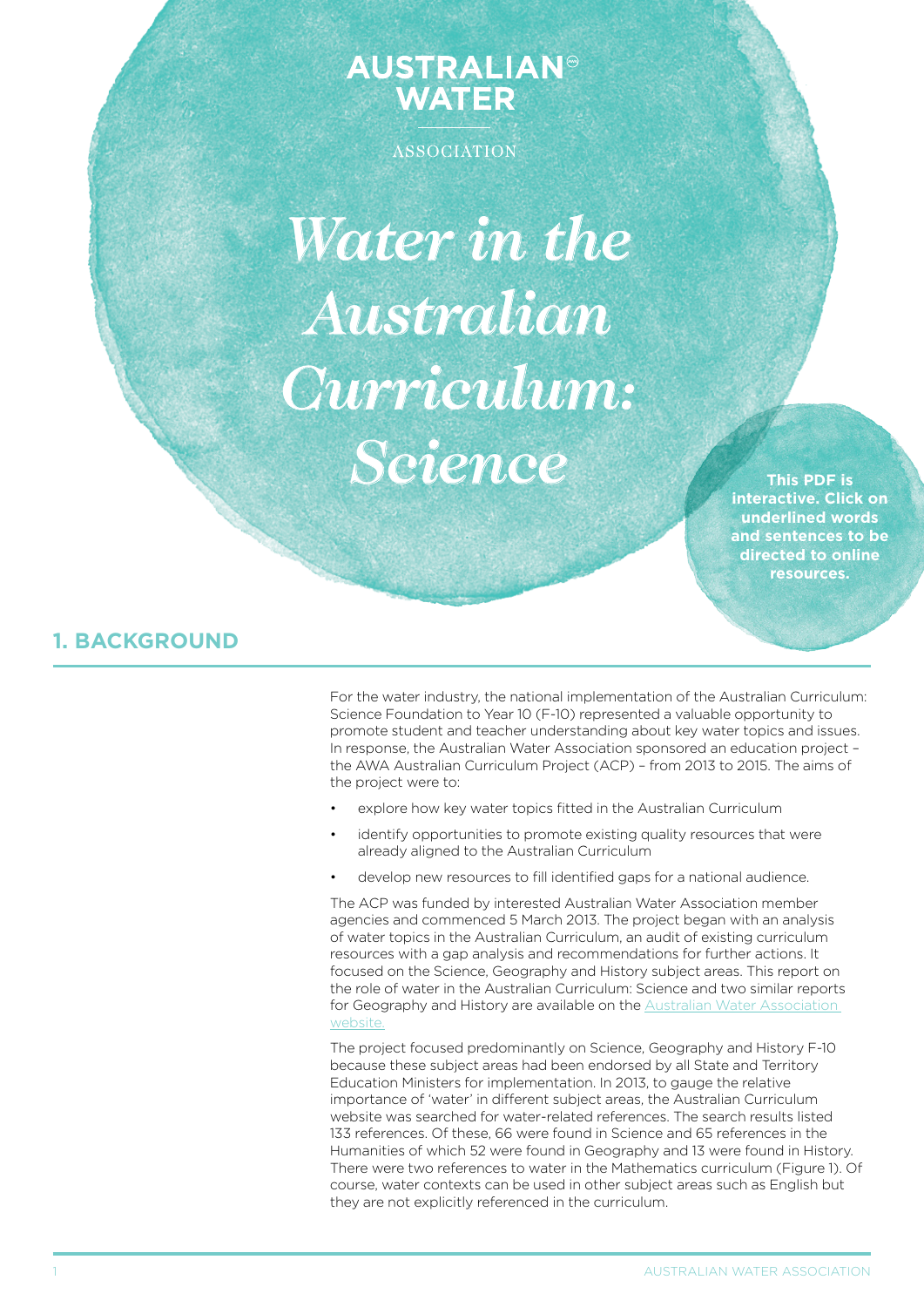

#### *[Figure 1](http://www.australiancurriculum.edu.au/science/curriculum/f-10?layout=1#level7) 'Water' search results for the Australian Curriculum (accessed September 2013)*

As the Australian Curriculum: Science was released first in December 2010, more aligned resources were available for this learning area. The Australian Curriculum: Geography was released in May 2013 enabling relevant Geography curriculum resources to be included in the audit. The later release of the Australian Curriculum: Technologies provided another targeted opportunity to incorporate water-related engineering activities into the curriculum and promote an awareness of water industry careers. However, it was not included in the scope of the project. Some analysis of the Senior Secondary Australian Curriculum subjects has been addressed in these reports. However, these curricula have not been endorsed for national implementation as yet.

Note that changes were made to the Australian Curriculum: F – 10 in 2015 in response to the 2014 Review of the Australian Curriculum. These changes are reflected in the [v8.1 F-10 Curriculum](www.australiancurriculum.edu.au) and references to specific content descriptions have been updated in the Science, Geography and History water education curriculum reports.

In the 2013-2014 curriculum audit, the Science, Geography and History subject areas were addressed in a similar way. Starting with a list of online free resources suggested by project subscribers and stakeholders, current water-related resources were audited. 'Hotspots' for water topics were identified in content descriptions in particular year levels of the Australian Curriculum (Appendices A-D). For instance, there is a Science 'hotspot' in Year 7 where teachers of science would be actively seeking water-related resources about the water cycle.

Water industry educators from the Australian Water Association Water Education Network provided a list of key water topics they considered important to include in the school curriculum. Figure 2 shows the topic mapping for Science. These topics were mapped against subject area topics and year levels in a water topic curriculum matrix to establish in which year levels particular topics are most likely to be taught.



*[Figure 1 Year 7 Australian Curriculum content description relating to water](http://www.australiancurriculum.edu.au/science/curriculum/f-10?layout=1#level7)*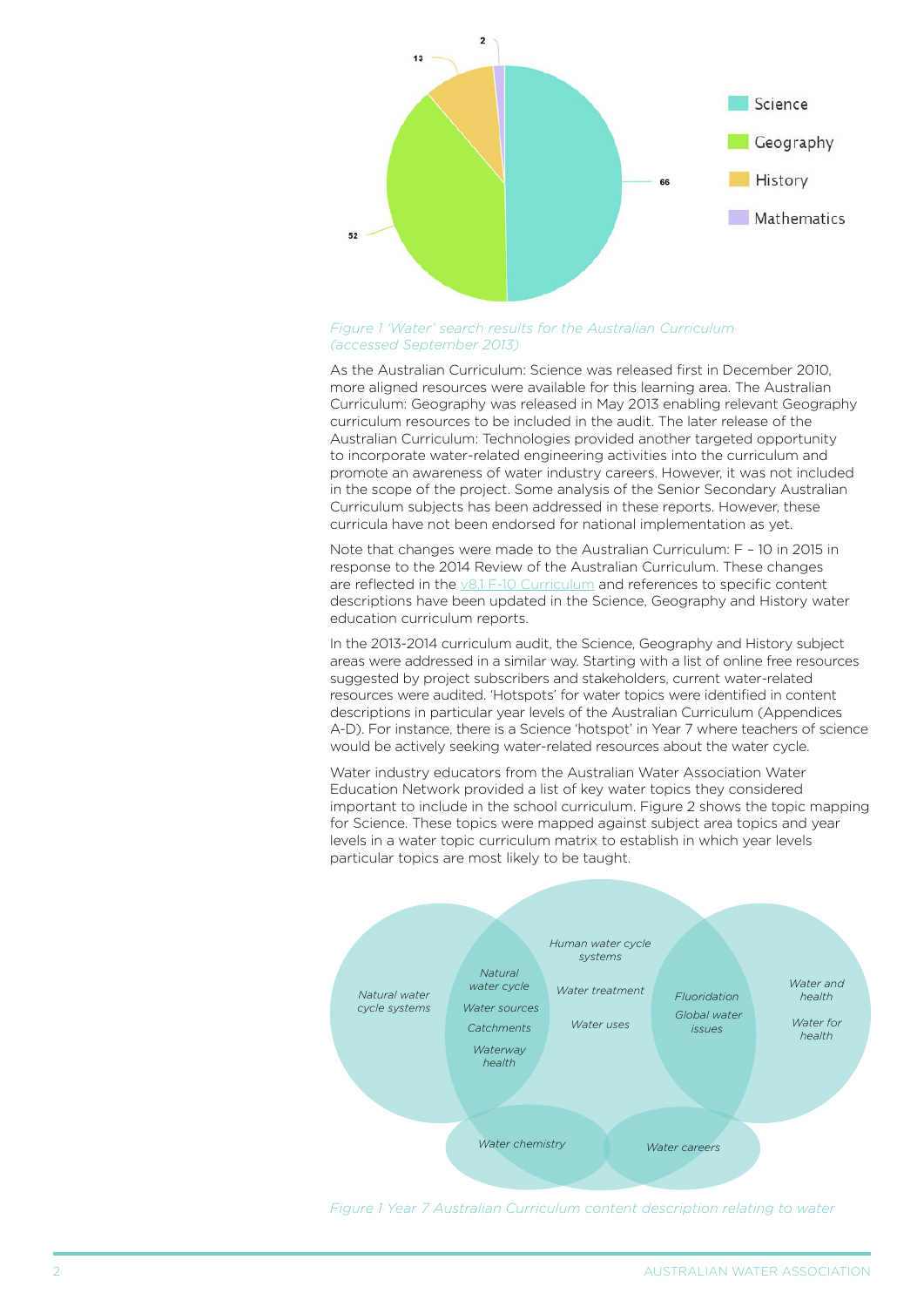Existing resources that referenced Australian Curriculum content descriptions were reviewed against quality criteria and ten high quality recommended Science and Geography resources were selected for promotion through the AWA website.

#### **AUSTRALIAN CURRICULUM: SCIENCE**

To explore the opportunities presented by the Australian Curriculum: Science F-10, this report addresses the following questions:

- What is the rationale that underpins the curriculum? What clues does the Science curriculum provide about the kinds of activities and teaching approaches it favours?
- 2. Which topics are explicitly addressed? In which year levels do these topics occur?
- 3. Which resources are already aligned to the Australian Curriculum: Science?
- 4. Where are the gaps in the current online water-related curriculum resources?

## **2. RATIONALE AND TEACHING APPROACH**

In the Australian Curriculum, Science is 'a dynamic, collaborative and creative human endeavour arising from our desire to make sense of our world through exploring the unknown, investigating universal mysteries, making predictions and solving problems'. The Australian Curriculum: Science focuses on developing student understanding about science and its contribution to our lives. It seeks to 'develop the scientific knowledge, understandings and skills to make informed decisions about local, national and global issues and to participate, if they so wish, in science-related careers' (see footnote 1). The Science curriculum also highlights the importance of nurturing students' sense of discovery and curiosity as they explore their world.

Consequently, this curriculum takes an inquiry-based approach to teaching and learning and emphasises the value of student-led open inquiry. It identifies a typical teaching and learning framework as 'context, exploration, explanation and application' using contexts which link meaningfully to students' experiences. Clearly water topics meet this criterion.

There are six overarching ideas that underpin the Australian Curriculum: Science—patterns, order and organisation; form and function; stability and change; systems; scale and measurement; and matter and energy. The curriculum is divided into three strands: Science Understanding, Science Inquiry Skills and Science as a Human Endeavour. Within these strands, what students should be taught is described in content descriptions.

Teachers are expected to integrate the three strands in a unit of work. Usually, teachers plan a unit of work using the year level Science Understanding content descriptions, designing learning activities which address the relevant Science Inquiry Skills and Science as a Human Endeavour content descriptions for that year level. The Science Understanding strand is divided into four sub-strands: Biological sciences, Chemical sciences, Earth and space sciences and Physical sciences.

1 Australian Curriculum F–10 v8.2 © Australian Curriculum, Assessment and Reporting Authority (ACARA) 2010 to present, unless otherwise indicated. This material was downloaded from the Australian Curriculum website ([http://www.australiancurriculum.](http://www.australiancurriculum.edu.au/) [edu.au/](http://www.australiancurriculum.edu.au/)) accessed 1 August 2016 and was not modified. The material is licensed under CC BY 4.0. Version updates are tracked on the Curriculum version history page of the Australian Curriculum website. ACARA does not endorse any product that uses the Australian Curriculum or make any representations as to the quality of such products. Any product that uses material published on this website should not be taken to be affiliated with ACARA or have the sponsorship or approval of ACARA. It is up to each person to make their own assessment of the product, taking into account matters including, but not limited to, the version number and the degree to which the materials align with the content descriptions (where relevant). Where there is a claim of alignment, it is important to check that the materials align with the content descriptions (endorsed by all education Ministers), not the elaborations (examples provided by ACARA).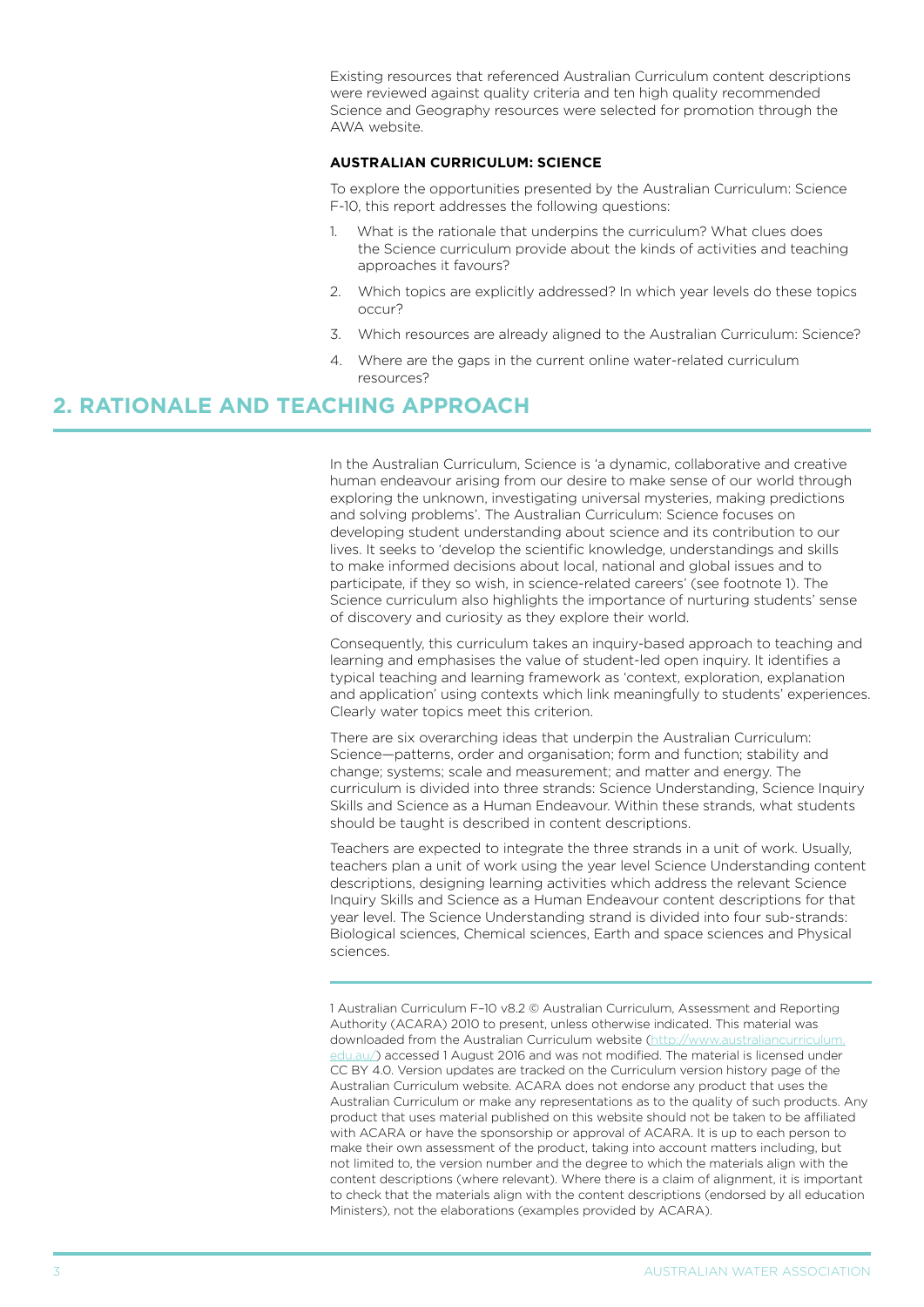## **3. WATER-RELATED TOPICS AND OPPORTUNITIES IN YEAR LEVELS**

As mentioned, key water topics identified by water educators were mapped against the Australian Curriculum: Science F-10 and the relevant Senior Secondary Sciences curricula and are shown in Appendices A to D. The following observations describe some of the key 'hotspots' where water topics appear and are listed in order of importance.

- Year 7 provides the strongest opportunity to teach water-related topics across the Biological sciences, Chemical sciences, and Earth and space sciences sub-strands. Relevant topics include water cycle systems, catchment processes, waterway health, ecosystems, the chemistry of water mixtures and solutions and water treatment processes (separation techniques).
- Chemical sciences content descriptions also provide opportunities for a crossphase sequence of activities from Foundation to Year 7 that develop student understanding about the properties and interactions of water culminating with separation techniques (water treatment processes) in Year 7.
- Similarly, teaching about local catchments and waterway health can effectively address the Biological sciences content descriptions from Foundation to Year 7 (except for Year 2) and Earth and space sciences content descriptions in Years 2, 4 and 7.
- These cross-phase water topic sequences in Chemical sciences and Earth and space sciences are particularly attractive to teachers catering for multiage classes.
- The Foundation year provides ample experiential opportunities to introduce students to water topics.
- Different aspects of managing water wisely are covered well in the Science as a Human Endeavour strand from Years 1 to 10.
- Curriculum resources showcasing different elements of water-related careers can be used in Years 5 to 10.
- The two cross-curriculum priorities of Sustainability and Aboriginal and Torres Strait Islander Histories and Cultures can be readily addressed across many of the year levels using a range of water contexts.
- In the middle years, there is scope in Year 9 Biological sciences to investigate the local waterway. The molecular nature of water can be explored in Year 8 Chemical sciences and Year 10 Earth and space sciences includes the study of the hydrosphere and its interaction with the other global systems.

#### **AUSTRALIAN CURRICULUM: SENIOR SECONDARY SCIENCE**

The Senior Secondary Science Australian Curriculum subjects are Chemistry, Earth and Environmental Science, Biology and Physics. These curricula are each organised into four units to be covered in Years 11 and 12. The curriculum itself is described in the content descriptions and examples of how these content descriptions might be taught are provided by the Examples in Context statements. Water-related content descriptions are found in Chemistry, Earth and environmental science and Biology and are listed in Appendices B to D. Note that the senior curricula have not yet been widely implemented nationally.

#### **Chemistry**

The senior Chemistry curriculum promotes the use of real world 'contexts that exemplify the role of chemistry and chemists in society' (see footnote 2). It includes opportunities for ensuring a supply of clean drinking water using chemical knowledge and a range of technologies. Water is a very useful context to explore the properties and structure of materials and separating techniques mentioned in Unit 1. Targeted lesson resources on advanced treatment technologies such as membrane or activated carbon could be useful here.

<sup>2</sup> Australian Curriculum, Assessment and Reporting Authority [<http://www.](http://www.australiancurriculum.edu.au/seniorsecondary/science/chemistry/rationaleaims) [australiancurriculum.edu.au/seniorsecondary/science/chemistry/rationaleaims](http://www.australiancurriculum.edu.au/seniorsecondary/science/chemistry/rationaleaims)> As above. Accessed 28 June 2016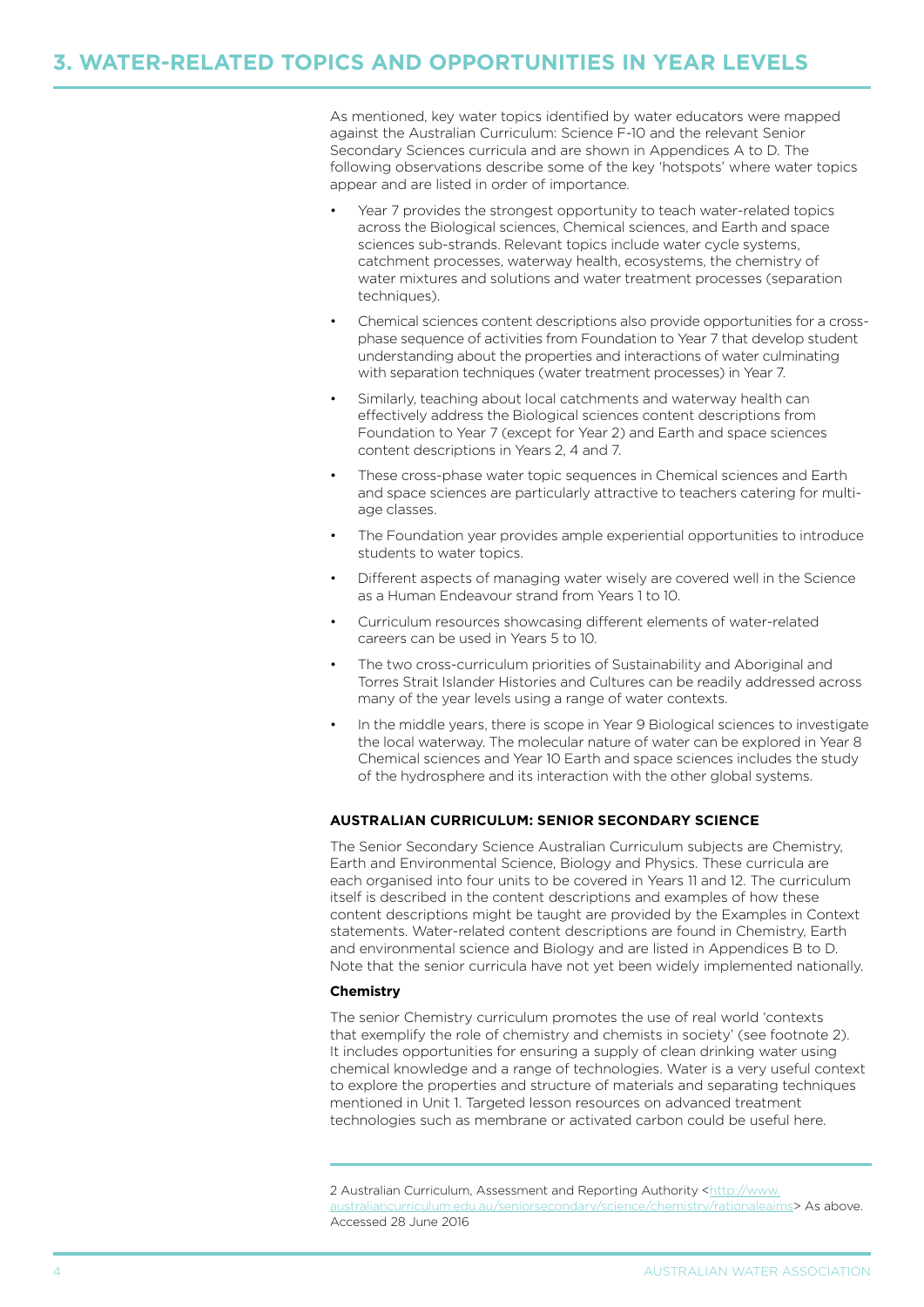Water topics are strongly indicated in Unit 2 which includes a section on aqueous solutions and acidity. One of the Examples in context for this topic relates to drinking water quality and desalination.

Unit 3 includes a section on oxidation and reduction reactions which can be demonstrated with a range of water treatment processes such as disinfection. One of the Examples in context addresses the use of electrochemistry in water treatment applications.

#### **Earth and Environmental Science**

Water topics—not surprisingly—form a conceptual thread through three of the four Earth and Environmental Science units starting with the origin and chemistry of water, and the hydrological cycle in Unit 1. However, Unit 3: 'Living on Earth - extracting, using and managing Earth resources' provides the strongest opportunity to deliver lessons on renewable resources, the human water cycle and the impact of human activities on ecosystems such as catchments. One of the Examples in context is coal seam gas extraction in Australia. Unit 4 deals with the hazards of droughts, floods and cyclones.

#### **Biology**

The senior **Biology** course can incorporate waterway health elements in Unit 1: 'Biodiversity and the interconnectedness of life'—particularly when investigating human impacts on catchment ecosystem dynamics. Biological nutrient removal at wastewater treatment plants could be used as a context to teach about the nitrogen cycle.

Osmosis appears as a topic in Unit 2 and could be compared with reverse osmosis water purification or reverse osmosis in a desalination plant. This unit explores cells and multicellular organisms so microbial wastewater treatment processes could also be discussed here.

### **4. EXISTING RESOURCES — SCIENCE F-10**

Of the 182 online water curriculum resources identified in the ACP curriculum audit of existing resources in 2013, over 90 were Science resources. Of these, 26 resources were aligned to either the final version or earlier drafts of the Australian Curriculum: Science. This exercise indicated the wealth and quality of the existing resources and the need to ensure that these resources are linked to the Australian Curriculum and accessible to teachers.

The 26 resources linked to the Australian Curriculum were evaluated by the ACP Steering Committee using the criteria of pedagogical value, suitability and design/usability. Of the 26 resources, they identified seven resources that exemplified best educational practice in science education.

These resources were:

*[How do we use water?](http://www.sydneywater.com.au/SW/education/Programsresources/Primaryschool/index.htm)* Early stage 1 resource – Sydney Water

*[Make your watermark!](http://www.goldcoast.qld.gov.au/make-your-water-mark-watersaver-primary-school-program-12659.html)* Foundation lesson plans – Gold Coast City Council

*[Wonder of water:](https://publications.qld.gov.au/dataset/waterwise-education-resources/resource/44e02f7f-3a91-4c27-aa93-7bab7f491a8b)* Year 2 Science unit – Queensland Government

*[Water works:](http://www.scootle.edu.au/ec/viewing/S7170/Water-works-2012/resources/water_works_comp.pdf)* Year 2 Science unit – Australian Academy of Science Primary Connections Program. Teachers registered with Scootle can access the unit from this link. Alternatively, use the search terms 'water works primary connections' to find the link to the PDF of the document from the Australian Academy of Science.

*[Enough water fit for drinking:](https://www.sciencebydoing.edu.au/curriculum/student/yr7/water/digital/)* Year 7 Science unit – Australian Academy of Science Science by Doing Program. If you are not registered with the Science by Doing program, use the search terms 'enough water fit for drinking' to view the student version of the resource.

*[The Lake Eyre Basin:](http://www.environment.gov.au/water/education/publications/lake-eyre-basin-unique-river-system-worth-maintaining-teacher-guide-and-lesson-plans)* Year 7 Science and Geography unit – Australian Government Department of Environment

*[The Great Artesian Basin:](http://www.environment.gov.au/water/education/publications/great-artesian-basinwater-dry-interior-teacher-guide-and-lesson-plans)* Year 7 Science and Geography unit – Australian Government Department of Environment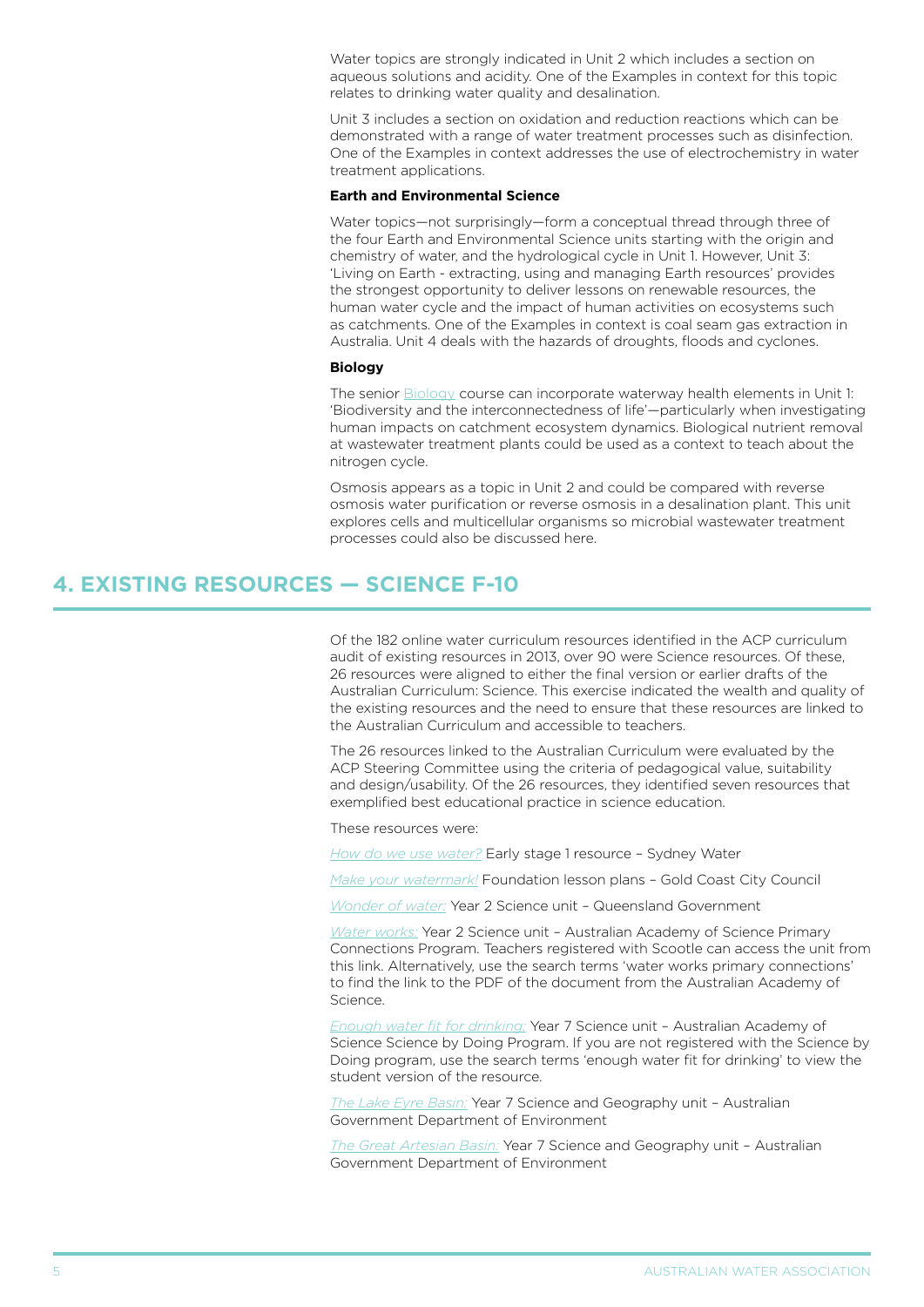#### **SCIENCE foundation to year 10**

While there is always scope to develop more engaging and effective curriculum resources for Science Foundation to Year 10, the audit indicated that a number of the usual water-related topics are already covered in the available units of work or lesson sequences.

However, gaps in Australian Curriculum aligned resources were identified according to the. Some of the content descriptions have changed and the updated Australian Curriculum F-10 v8.1 content descriptions are listed below (see footnote 3).

#### **Catchments and waterway health**

There is an opportunity to promote lesson activities in the area of catchments and waterway health in lower Primary. The relevant v8.1 content descriptions (see footnote below) are:

• Biological sciences

Year 1: Living things live in different places where their needs are met (ACSSU211)

Year 3: Living things can be grouped on the basis of observable features and can be distinguished from non-living things (ACSSU044)

Year 4: Living things depend on each other and the environment to survive (ACSSU073)

• Earth and space sciences

Year 4: Earth's surface changes over time as a result of natural processes and human activity (ACSSU075)

#### **Chemistry of water**

Similar gaps exist for the chemistry of water topic in the lower and middle Primary years. The content descriptions in the Chemical sciences sub-strand for which resources have not yet been identified include:

Year 3: A change of state between solid and liquid can be caused by adding or removing heat (ACSSU046)

Year 4: Natural and processed materials have a range of physical properties; these properties can influence their use (ACSSU074)

Year 5: Solids, liquids and gases have different observable properties and behave in different ways (ACSSU077)

#### **Fluoridation**

While the topic of fluoridation could be included in Year 7 Chemical sciences, no relevant resources have yet been identified. A teacher guide could be developed to address this gap in the short term but the release of the Health and Physical Education curriculum provides another opportunity to promote understanding about this topic—particularly in Years 9 and 10.

• Water Sensitive Urban Design

Resources about water sensitive urban design (WSUD) principles are poorly represented in current resources. Melbourne Water is one of the few agencies that has published WSUD education resources.

• Newer water topics

There is a shortage of lesson plans for newer water topics (e.g. water recycling, groundwater and desalination). Additional resources are required to adequately develop student and teacher understanding of these topics.

<sup>3</sup> Australian Curriculum, Assessment and Reporting Authority (ACARA) [<http://www.](http://www.australiancurriculum.edu.au/seniorsecondary/science/chemistry/rationaleaims) [australiancurriculum.edu.au>](http://www.australiancurriculum.edu.au/seniorsecondary/science/chemistry/rationaleaims) As above. Accessed 28 June 2016